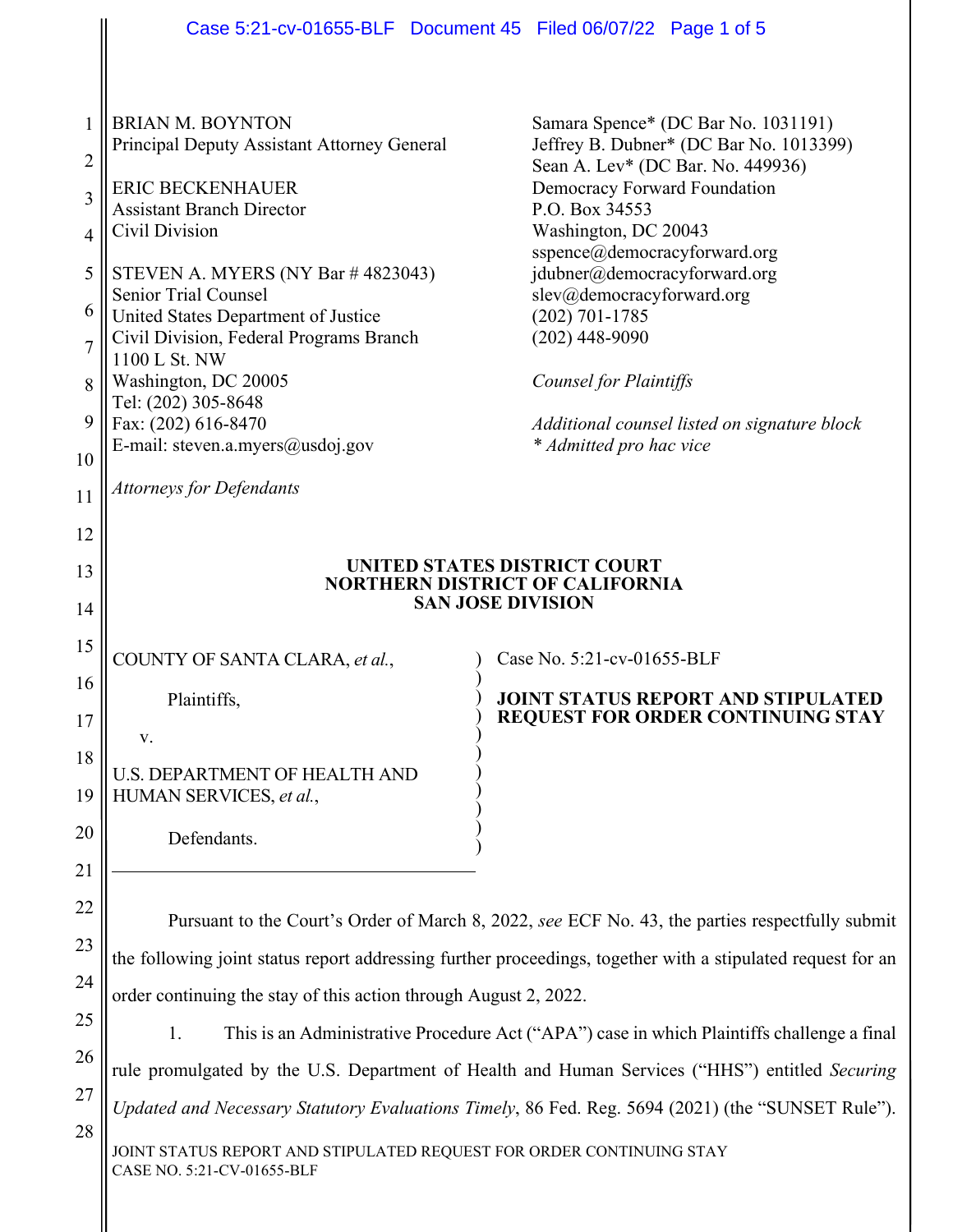## Case 5:21-cv-01655-BLF Document 45 Filed 06/07/22 Page 2 of 5

1 2 3 4 5 The SUNSET Rule provides, in essential part, that nearly all regulations issued by HHS in Titles 21, 42, and 45 of the Code of Federal Regulations shall expire at the end of (1) five calendar years after the year that the SUNSET Rule first becomes effective, (2) ten calendar years after the year of the regulation's promulgation, or (3) ten calendar years after the last year in which HHS assessed and, if required, reviewed the regulation, whichever is latest.

6 7 8 9 10 11 12 2. Plaintiffs filed their complaint challenging the SUNSET Rule on March 9, 2021. *See* ECF No. 1. Plaintiffs alleged that the SUNSET Rule is *ultra vires*, *see id.* ¶¶ 123-30; arbitrary and capricious, *see id.* ¶¶ 131-33; in violation of the APA's notice-and-comment requirements, *see id.* ¶¶ 134-39; and in violation of HHS's Tribal Consultation Policy, *see id.* ¶¶ 140-44. Plaintiffs further alleged that the SUNSET Rule threatens imminent and irreparable harm to them and the general public, including by creating regulatory confusion and uncertainty that will impede their ongoing operations, budgeting, and planning activities. *See, e.g.*, *id.* ¶¶ 100-02; *see generally id.* ¶¶ 95-122.

13 14 15 16 17 18 19 20 21 3. As promulgated, the SUNSET Rule was scheduled to become effective on March 22, 2021. *See* 86 Fed. Reg. at 5694. Shortly before the SUNSET Rule became effective, HHS postponed its effective date for one year, to March 22, 2022, pursuant to 5 U.S.C. § 705. *See* 86 Fed. Reg. 15,404 (2021). On October 28, 2021, HHS issued a Notice of Proposed Rulemaking proposing to withdraw or repeal the SUNSET Rule. *See* 86 Fed. Reg. 59,906 (2021). In March 2022, HHS postponed the effective date of the SUNSET Rule for an additional six months, to September 22, 2022. *See* 87 Fed. Reg. 12,399 (2022). 4. On May 27, 2022, HHS issued a Final Rule withdrawing the SUNSET Rule as of the effective date of July 26, 2022. *See* 87 Fed. Reg. 32246 (2022). If the Final Rule takes effect as scheduled, this litigation may be unnecessary.

22 23 24 5. The parties therefore jointly request that the Court continue the stay of this action through August 2, 2022, and direct the parties to either stipulate to the dismissal of this action, or file a joint status report proposing a schedule for further proceedings, by that date.

25

26

27

28

Date: June 7, 2022 Respectfully submitted,

 BRIAN M. BOYNTON Principal Deputy Assistant Attorney General

JOINT STATUS REPORT AND STIPULATED REQUEST FOR ORDER CONTINUING STAY CASE NO. 5:21-CV-01655-BLF ERIC BECKENHAUER Assistant Branch Director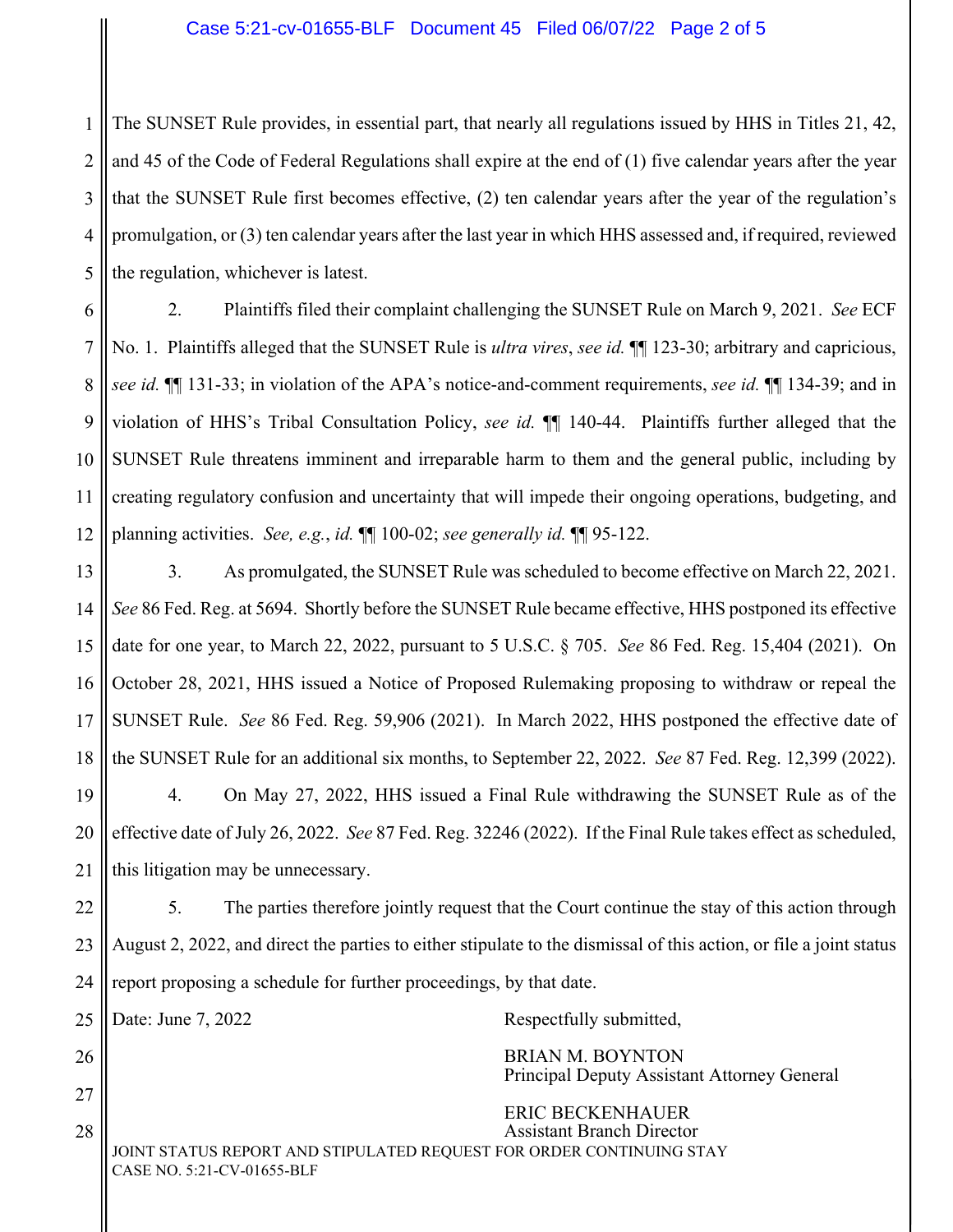1

2

3

4

5

6

7

8

9

10

11

12

13

14

15

16

17

18

19

20

21

22

23

24

25

26

27

28

Civil Division

/s/ *Steven A. Myers*  STEVEN A. MYERS (NY Bar # 4823043) Senior Trial Counsel United States Department of Justice Civil Division, Federal Programs Branch 1100 L St. NW Washington, DC 20005 Tel: (202) 305-8648 Fax: (202) 616-8470 E-mail: steven.a.myers@usdoj.gov

*Attorneys for Defendants*

/s/ *Samara M. Spence* 

Jeffrey B. Dubner\* (DC Bar No. 1013399) Samara Spence\* (DC Bar No. 1031191) Sean A. Lev\* (DC Bar. No. 449936) Democracy Forward Foundation P.O. Box 34553 Washington, DC 20043 sspence@democracyforward.org jdubner@democracyforward.org slev@democracyforward.org Telephone: (202) 448-9090

## *Counsel for All Plaintiffs*

James R. Williams (CA Bar No. 271253) County Counsel Greta S. Hansen (CA Bar No. 251471) Douglas M. Press (CA Bar No. 168740) Laura S. Trice (CA Bar No. 284837) Office of the County Counsel County of Santa Clara 70 West Hedding Street, East Wing, 9th Fl. San José, CA 95110-1770 laura.trice@cco.sccgov.org Telephone: (408) 299-5900

## *Counsel for the County of Santa Clara*

Lisa S. Mankofsky\* (DC Bar No. 411931) Matthew Simon\* (DC Bar No. 144727) Center for Science in the Public Interest 1250 I Street, NW, Ste. 500 Washington, DC 20005 lmankofsky@cspinet.org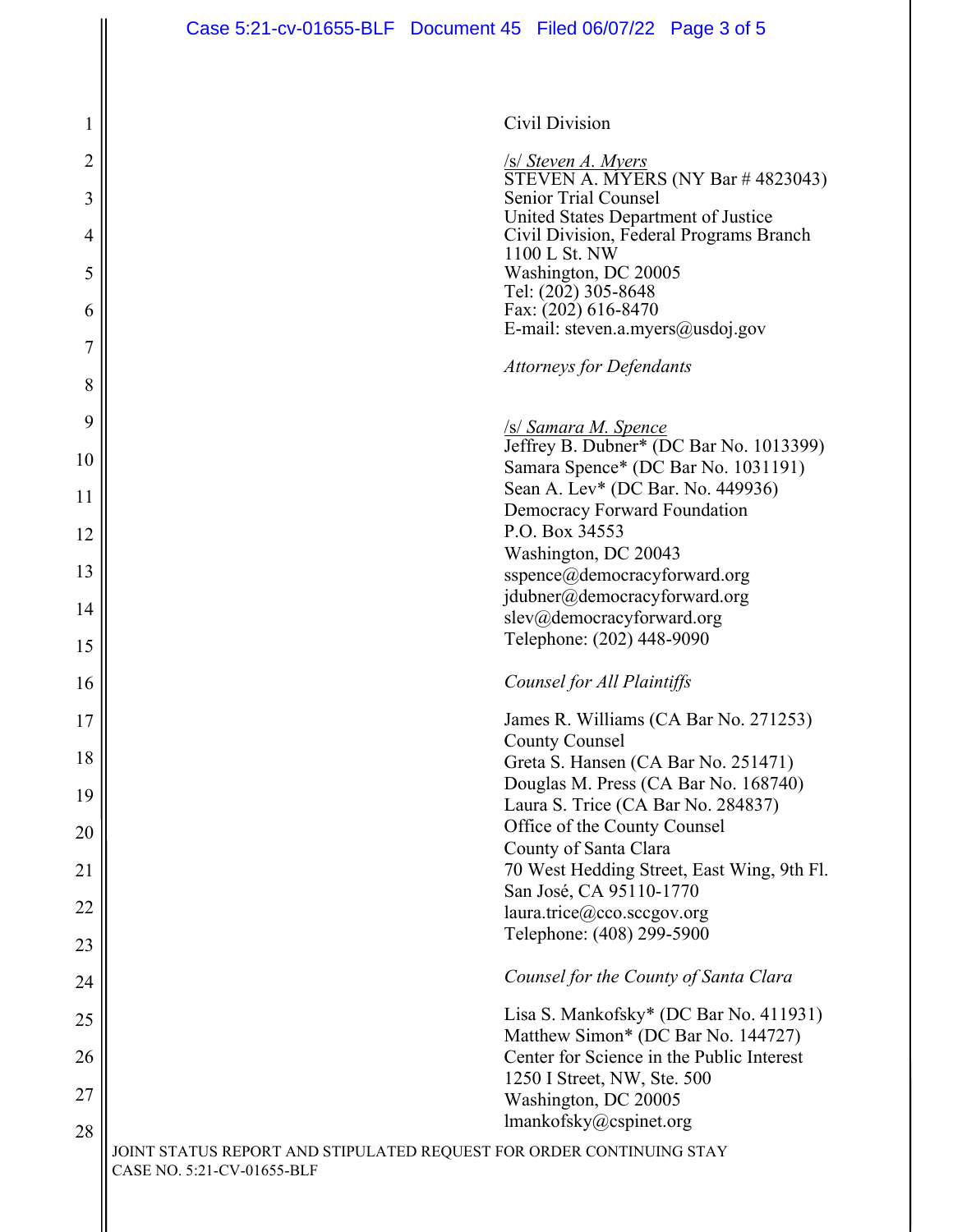|                | Case 5:21-cv-01655-BLF  Document 45  Filed 06/07/22  Page 4 of 5                                   |
|----------------|----------------------------------------------------------------------------------------------------|
|                |                                                                                                    |
|                | msimon@cspinet.org                                                                                 |
| $\overline{2}$ | Telephone: (202) 777-8381                                                                          |
| 3              | Counsel for Center for Science in the Public<br>Interest                                           |
| 4              | Adeline S. Rolnick*                                                                                |
| 5              | Natural Resources Defense Council<br>1152 15th Street NW, Ste. 300                                 |
| 6              | Washington, DC 20005                                                                               |
| $\overline{7}$ | arolnick@nrdc.org<br>Telephone: (202) 513-6240                                                     |
| 8<br>9         | Counsel for Natural Resources Defense Council                                                      |
| 10             | * Admitted pro hac vice                                                                            |
| 11             |                                                                                                    |
| 12             | <b>LOCAL RULE 5-1(i) ATTESTATION</b>                                                               |
| 13             | I attest that I have obtained Samara Spence's concurrence in the filing of this document.          |
| 14             | /s/ Steven A. Myers                                                                                |
| 15             | Steven A. Myers                                                                                    |
| 16             |                                                                                                    |
| 17             |                                                                                                    |
| 18             |                                                                                                    |
| 19             |                                                                                                    |
| 20             |                                                                                                    |
| 21             |                                                                                                    |
| 22             |                                                                                                    |
| 23             |                                                                                                    |
| 24             |                                                                                                    |
| 25             |                                                                                                    |
| 26<br>27       |                                                                                                    |
| 28             |                                                                                                    |
|                | JOINT STATUS REPORT AND STIPULATED REQUEST FOR ORDER CONTINUING STAY<br>CASE NO. 5:21-CV-01655-BLF |

II